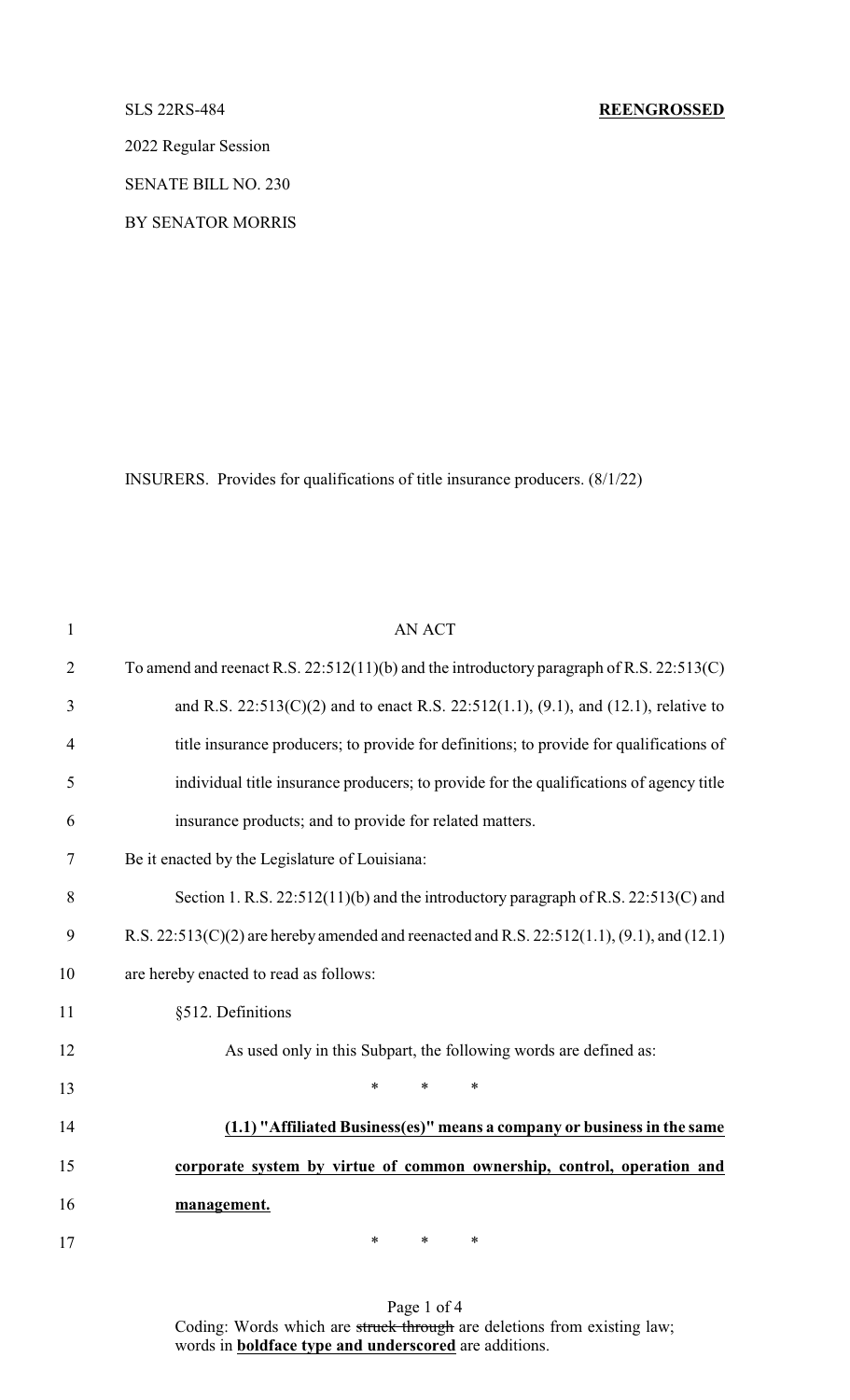| $\mathbf{1}$   | (9.1) "Full-time Employee" shall mean an individual with an                           |
|----------------|---------------------------------------------------------------------------------------|
| $\overline{2}$ | employment or independent contractor relationship with an agency producer             |
| 3              | in which the individual provides full-time availability to the agency producer        |
| $\overline{4}$ | with whom the relationship exists and whose employment or contract                    |
| 5              | relationship is exclusive to the agency producer and the agency producer's            |
| 6              | affiliated businesses.                                                                |
| 7              | $\ast$<br>$\ast$<br>∗                                                                 |
| 8              | $\ast$<br>*<br>∗<br>(11)(a)                                                           |
| 9              | (b) "Agency title insurance producer" or "agency producer" shall mean a               |
| 10             | business entity appointed to represent a title insurer, whose principal place of      |
| 11             | business is physically located in this state, or and who has designated a resident    |
| 12             | Hicensed individual producer licensed for the line of title employed by the business  |
| 13             | entity as responsible for complying with the requirements of this Section insurance   |
| 14             | laws, rules and regulations of this state.                                            |
| 15             | *<br>*<br>∗                                                                           |
| 16             | (12.1) "Principal place of business" means the place from which the                   |
| 17             | officers or other principals of an agency title insurance producer direct, control,   |
| 18             | and coordinate the entity's business activities.                                      |
| 19             | *<br>*<br>∗                                                                           |
| 20             | §513. Title insurers and producers; qualifications                                    |
| 21             | *<br>∗<br>∗                                                                           |
| 22             | C. The qualifications for each an agency title insurance producer shall be as         |
| 23             | follows:                                                                              |
| 24             | $\ast$<br>$\ast$<br>∗                                                                 |
| 25             | (2) Shall employ designate at least one licensed resident individual producer         |
| 26             | licensed for the line of title designated with responsibility for ensuring compliance |
| 27             | with the requirements of this Section. The designated resident individual producer    |
| 28             | shall have a degree of affiliation with the entity, such as an ownership interest     |
| 29             | or a role as an officer, director, employee, or other relationship sufficient to      |

Page 2 of 4 Coding: Words which are struck through are deletions from existing law; words in **boldface type and underscored** are additions.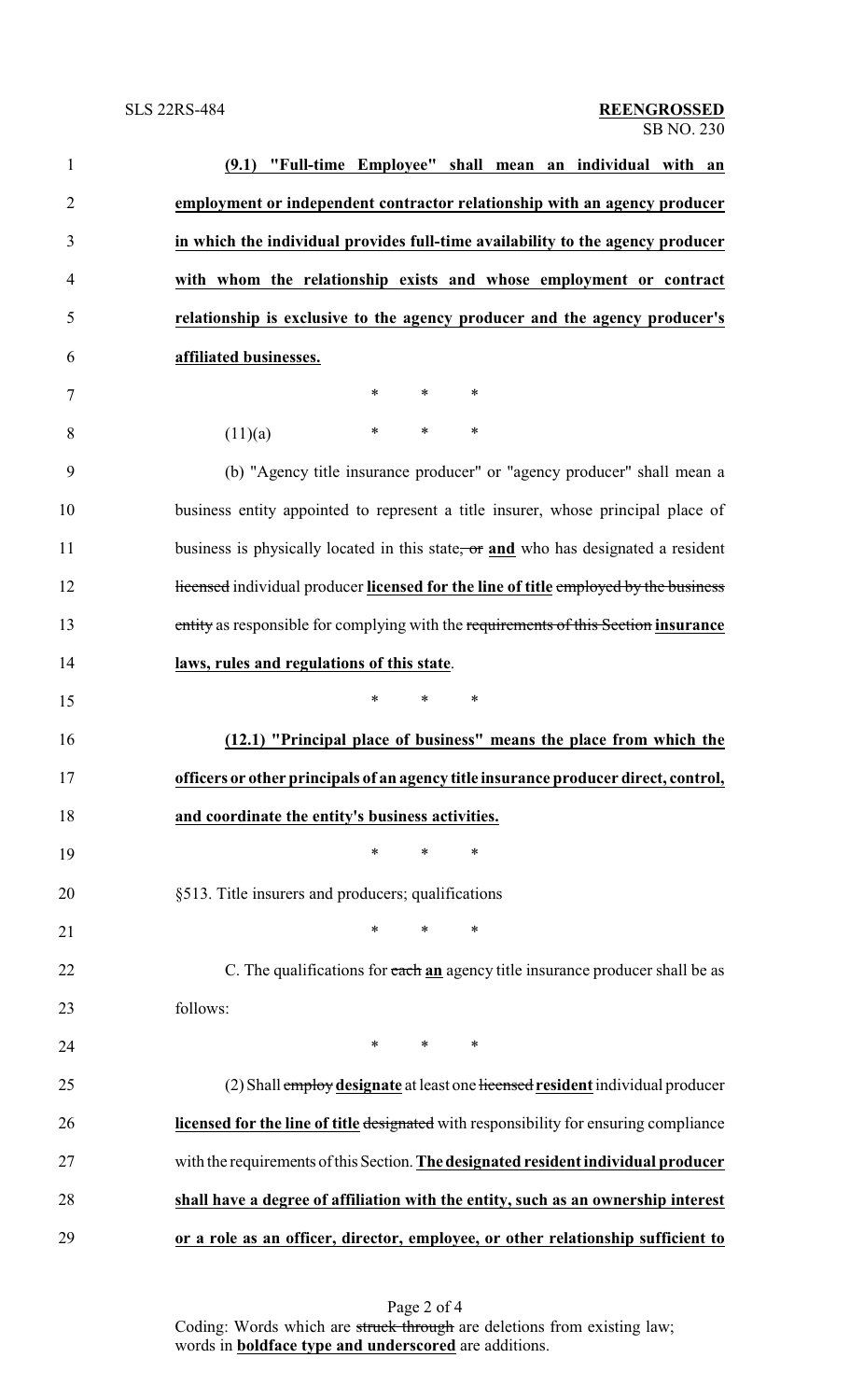| cause or influence the entity's compliance with the applicable insurance laws, |
|--------------------------------------------------------------------------------|
| rules, and regulations of this state.                                          |

3  $*$  \* \* \*

The original instrument was prepared by Beth O'Quin. The following digest, which does not constitute a part of the legislative instrument, was prepared by Cheryl Serrett.

### DIGEST SB 230 Reengrossed 2022 Regular Session Morris

Present law provides definitions for title insurance.

Proposed law retains present law but adds a "full-time employee" is an individual with an employment or independent contractor relationship with an agency producer in which the individual provides full-time availability to the agency producer with whom the relationship exists and whose employment or contract relationship is exclusive to the agency producer and the agency producer's affiliated businesses.

Proposed law defines "affiliated business" as a company or business in the same corporate system by virtue of common ownership, control, operation and management.

Present law provides a definition of "agency title insurance producer" or "agency producer" is a business entity that is appointed to represent a title insurer that has a principal place of business located in this state, or is a licensed producer that is employed by the business entity and is responsible to comply with the requirements of present law.

Proposed law changes the provision from a designated licensed individual producer employed in state and is a designated licensed producer employed by the business that must comply with this section to a designated resident producer that has a license and must comply with present law.

Proposed law provides a "principal place of business" is the place the officers or other principals of the agency title insurance producer direct, control, and coordinate business activities.

Present law requires qualifications for an agency title insurance producer that requires the producer to be licensed and to comply with present law.

Proposed law changes a title insurance producer is licensed to a title insurance producer is a resident with a license. Requires the resident individual producer have an affiliation with the business, like an ownership interest or a role that is sufficient to cause or to influence the business to comply with the laws of this state.

Effective August 1, 2022.

(Amends R.S. 22:512(11)(b) and 513(C)(intro para) and (2); adds R.S. 22:512(1.1), (9.1) and  $(12.1)$